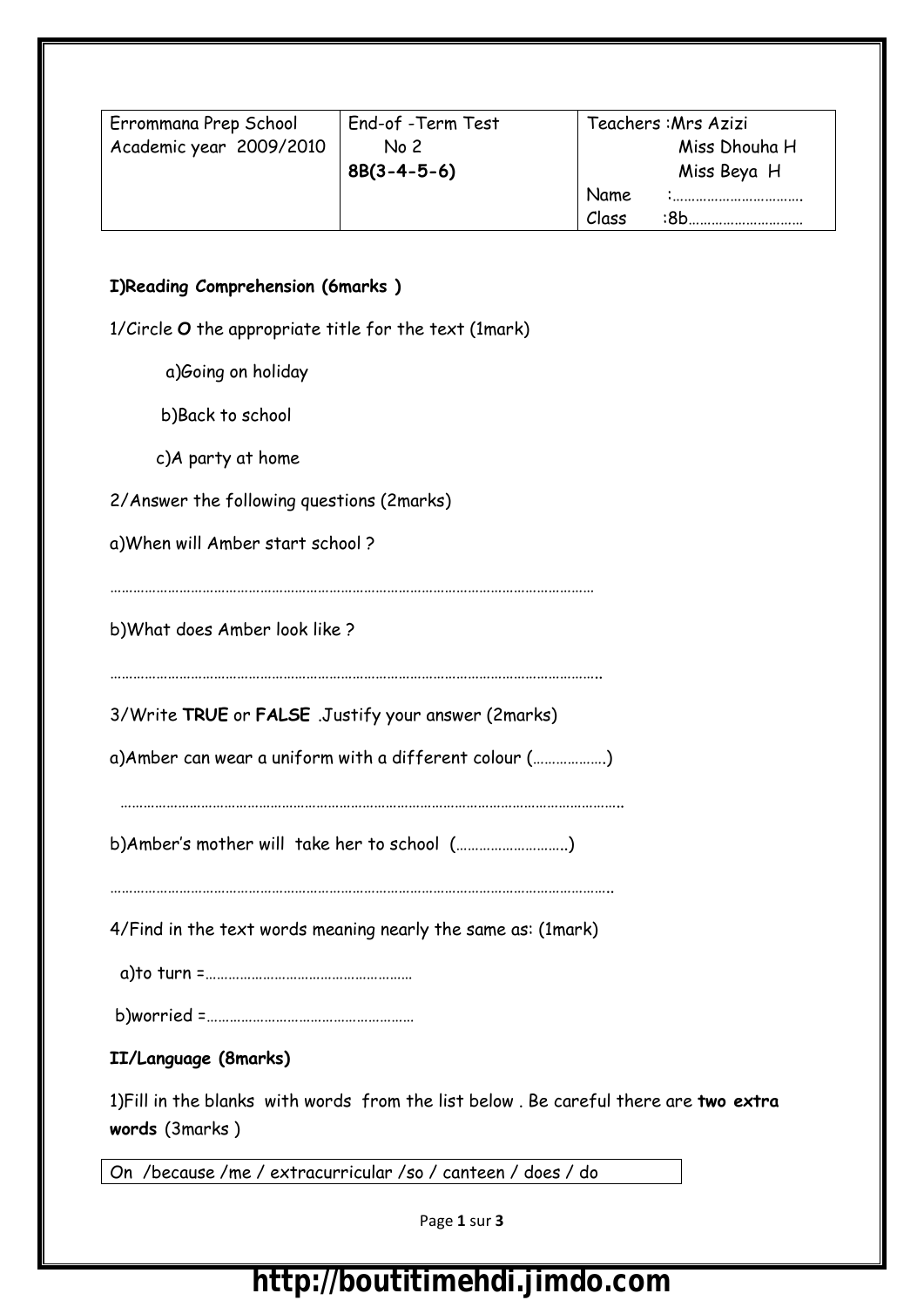Ben speaks about his afternoons .This is what he says :

Three times a week I stay at school in the afternoon (1)……………………..I have football training on Mondays and Thursdays and on Fridays I have Music Club .I have lunch at the school (2)………………………and then I go to our library and (3)…………………….my homework. After my (4)………………………….activities I go home . It takes (5)………………………ten minutes to get home by bus . Before dinner I usually have a shower and watch my favourite T. V series . I always have dinner with my family . Then I play (6) ……………………….the computer , listen to music or read . I never go to bed late .

2/Put the words between brackets in the right **tense /form** (3marks)

#### **A letter From London**

Dear Jane ,

I am writing to you from London . I'm having a wonderful time and my hotel is very nice . It's a pity you (be/not )…………………………….here with me .

Monday was my first day here . I went to the zoo . In the evening I went to a concert It was really great !

The next day I went (shop)……………………..in Oxford street ,in the morning and to the Movie Museum in the evening .I was so interesting .You know how I love movies .

Yesterday ,I (visit )………………………..the London Museum . It's all about the history of London .

At the moment I (sit )………………………in the park ,enjoying the sunshine.

I'm (luck)…………………..with the weather . It's not raining at all . Tonight I (have) ……………….dinner in an Italian restaurant ,and tomorrow I'm going to the science Museum and to the theatre at night .

I'm having the best time of my life !

I'm traveling home on Saturday . See you next week!

3/Circle **O** the right option (2marks)



My brother Nick has a small green Frog .He is ( calling /call/called)Kim . Kim goes to school every day with Nick and all the children in Nick's classroom know (he /him /his ) .

Page **2** sur **3**

# http://boutitimehdi.jimdo.com